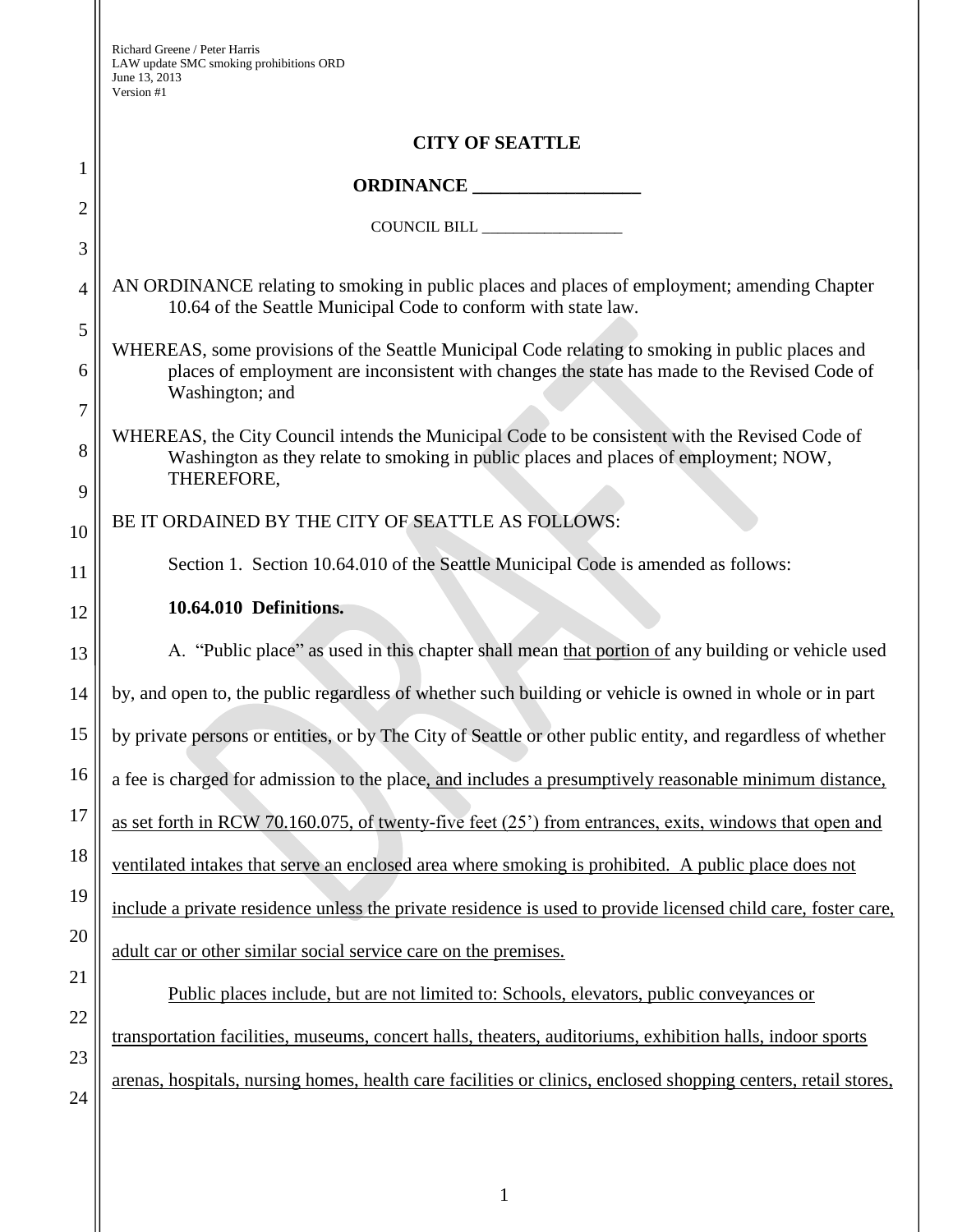retail service establishments, financial institutions, educational facilities, ticket areas, public hearing facilities, state legislative chambers and immediately adjacent hallways, public restrooms, libraries, restaurants, waiting areas, lobbies, bars, taverns, bowling alleys, skating rinks, casinos, reception areas, and no less than seventy-five percent (75%) of the sleeping quarters within a hotel or motel that are rented to guests. A public place does not include a private residence. This chapter is not intended to restrict smoking in private facilities which are occasionally open to the public except upon the occasions when the facility is open to the public.

B. "Smoke" or "smoking" as used in this chapter means the carrying or smoking of any kind of lighted pipe, cigar, cigarette or any other ((form of ignited tobacco or)) lighted smoking or material equipment.

C. "Place of employment" means any area under the control of a public or private employer which employees are required to pass through during the course of employment, including, but not limited to: Entrances and exits to the places of employment, and including a presumptively reasonable minimum distance, as set forth in RCW 70.160.075, of twenty-five feet (25') from entrances, exits, windows that open, and ventilation intakes that serve an enclosed area where smoking is prohibited; work areas; restrooms; conference and classrooms; break rooms and cafeterias; and other common areas. A private residence or home-based business, unless used to provide licensed child care, foster care, adult care, or other similar social service care on the premises, is not a place of employment. (RCW 70.160.020)

Section 2. Section 10.64.020 of the Seattle Municipal Code is amended as follows: **10.64.020 Prohibition.**

Smoking is prohibited in ((the following)) public places and places of employment ( $($ :

1

2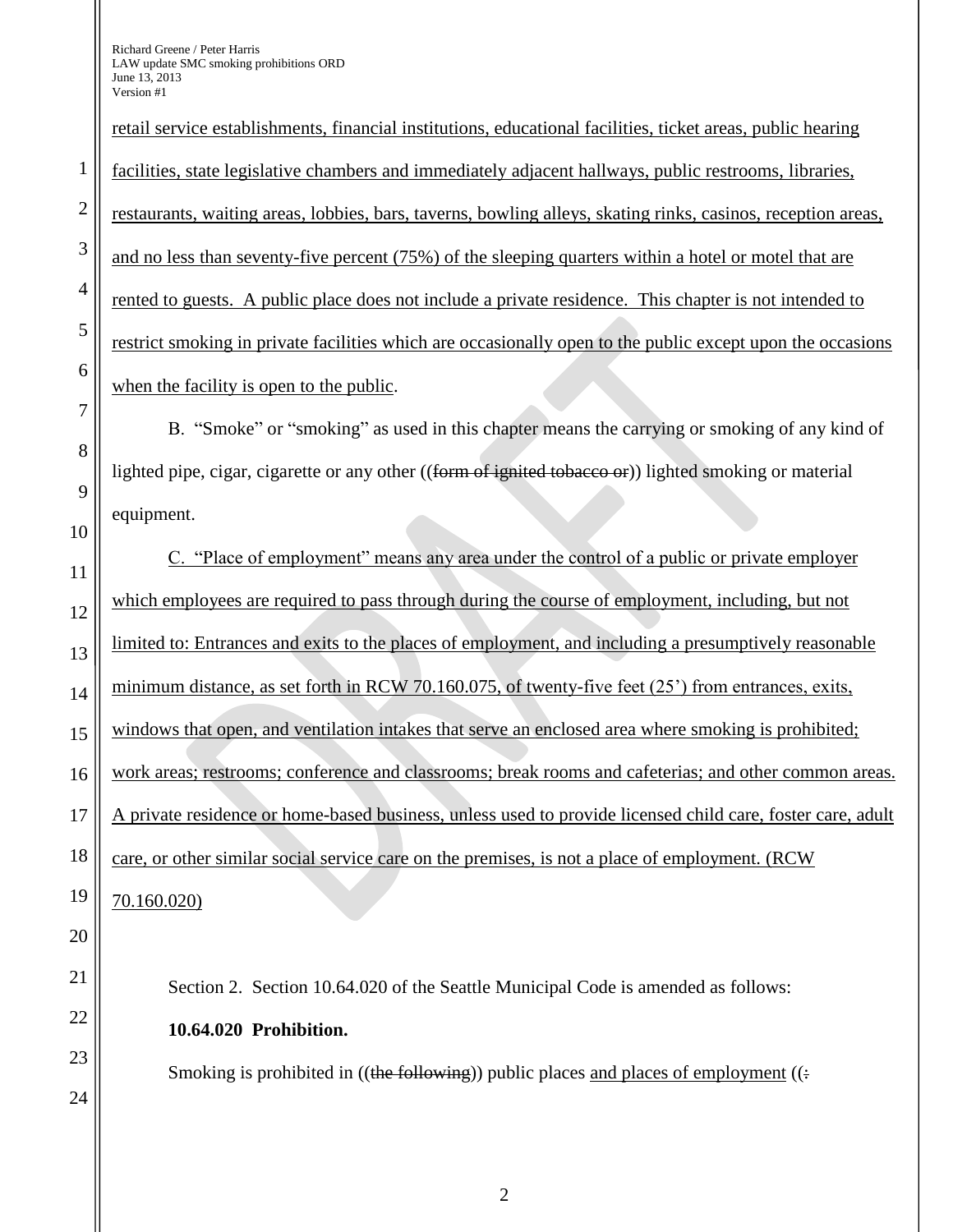#### A. Elevators;

B. Mass transportation vehicles, such as buses; except on chartered buses for private hire or in taxicabs clearly designated by the operator to permit smoking;

C. Indoor facilities serving as museums, concert halls, theaters, auditoriums and exhibition halls, whether owned or occupied by The City of Seattle or by any other person; provided that smoking by performers as part of a theatrical production is permitted; and provided further that smoking may be permitted in designated areas including portions of lobbies, so long as such areas are physically separated from the spectator areas, lobbies and all other public areas;

D. Indoor sports arenas, provided that smoking may be permitted in designated areas of lobbies, if the lobbies are physically separated from the spectator area;

E. Hallways and waiting rooms of every health care facility including, but not limited to, hospitals, nursing homes, clinics and health departments, provided that smoking may be allowed in one or more designated, physically separate waiting rooms;

F. All areas open to the public in buildings owned by The City of Seattle, provided that smoking may be permitted in designated smoking areas of the Seattle Center's "Center House" not to exceed thirty percent (30%) of the common area of the Center House;

G. All areas open to the public within premises leased or rented by The City of Seattle;

H. Public places which are part of shopping centers, retail stores and financial institutions, including, but not limited to department stores, banks, laundromats and barbershops; provided, that smoking may be allowed in the common areas of shopping malls;

I. Classrooms and lecture halls of schools, colleges and universities;

J. Rooms in which meetings and/or hearings open to the public are held;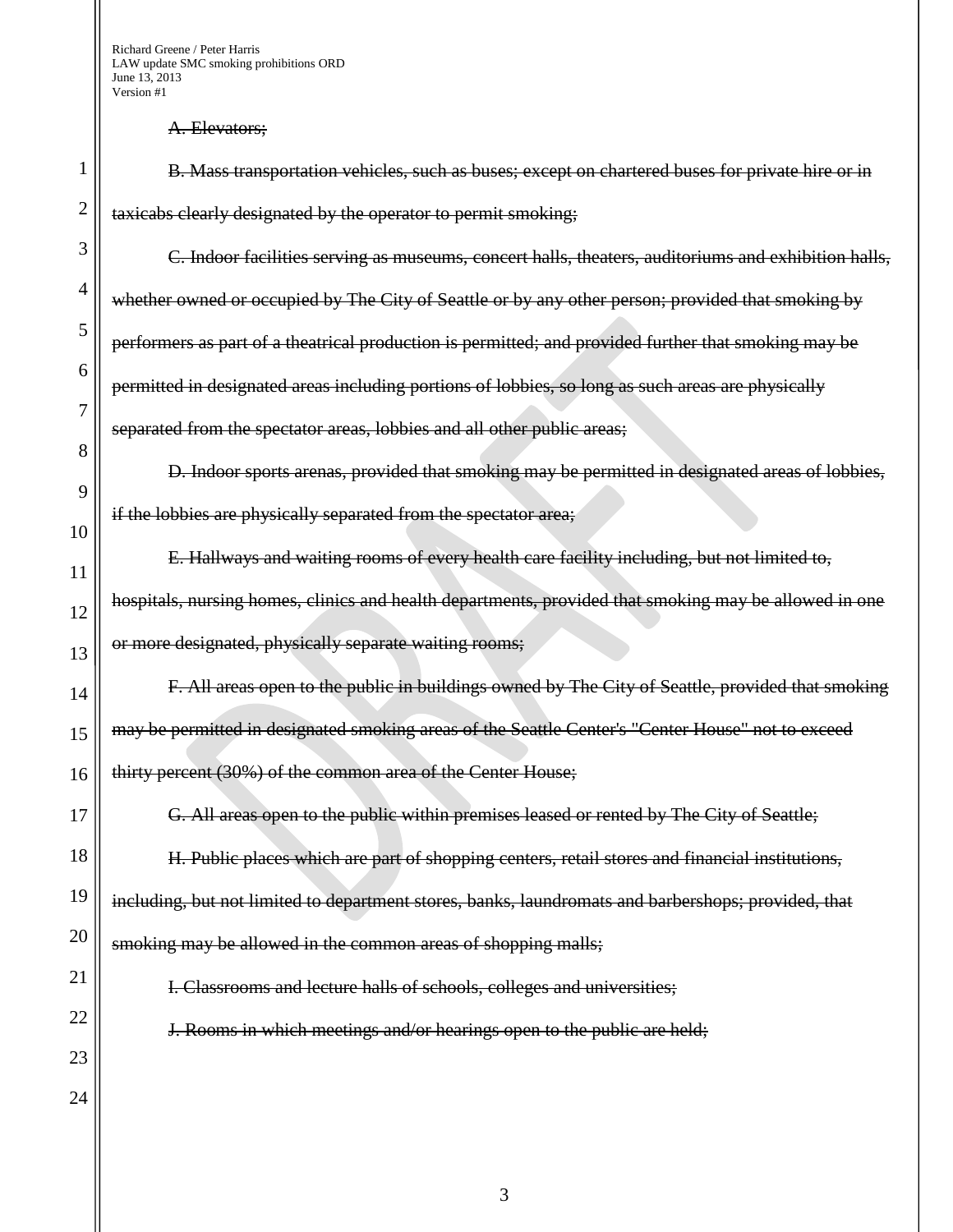K. All public areas and waiting rooms of public transportation facilities including but not limited to bus, train, airport and ferry facilities; provided that smoking may be permitted in designated smoking areas that may not exceed thirty percent (30%) of the waiting area; L. All public restrooms including, but not limited to those found in all public places listed above; M. Libraries)). (RCW 70.160.030)

Section 3. Section 10.64.040 of the Seattle Municipal Code is amended as follows:

**10.64.040 Designation of (("Smoking" and)) "No Smoking" areas.**

 $((A))$ . The rightful occupant of each public place and place of employment regulated under this chapter shall prohibit smoking and ((in which smoking is prohibited)) shall post signs prohibiting smoking. Signs shall be posted conspicuously at every building entrance and, in the case of retail stores and retail service establishments, in prominent locations throughout the place ((buildings, rooms, and public places in which smoking is prohibited)); provided, that signs shall not be posted in violation of other laws or ordinances. (RCW 70.160.050)

((B. It is unlawful for any person to remove, deface, or destroy any sign posted in compliance with this chapter.))

Section 4. Section 10.64.050 of the Seattle Municipal Code is amended as follows:

# **10.64.050 Enforcement.**

Public Health – Seattle & King County ( $($ The Seattle Fire Department)) is authorized to enforce Section 10.64.040 ((; the Seattle-King County Health Department is authorized to enforce Section 10.64.030)). The Chief of Police is authorized to enforce all other sections of this chapter. (RCW 70.160.070)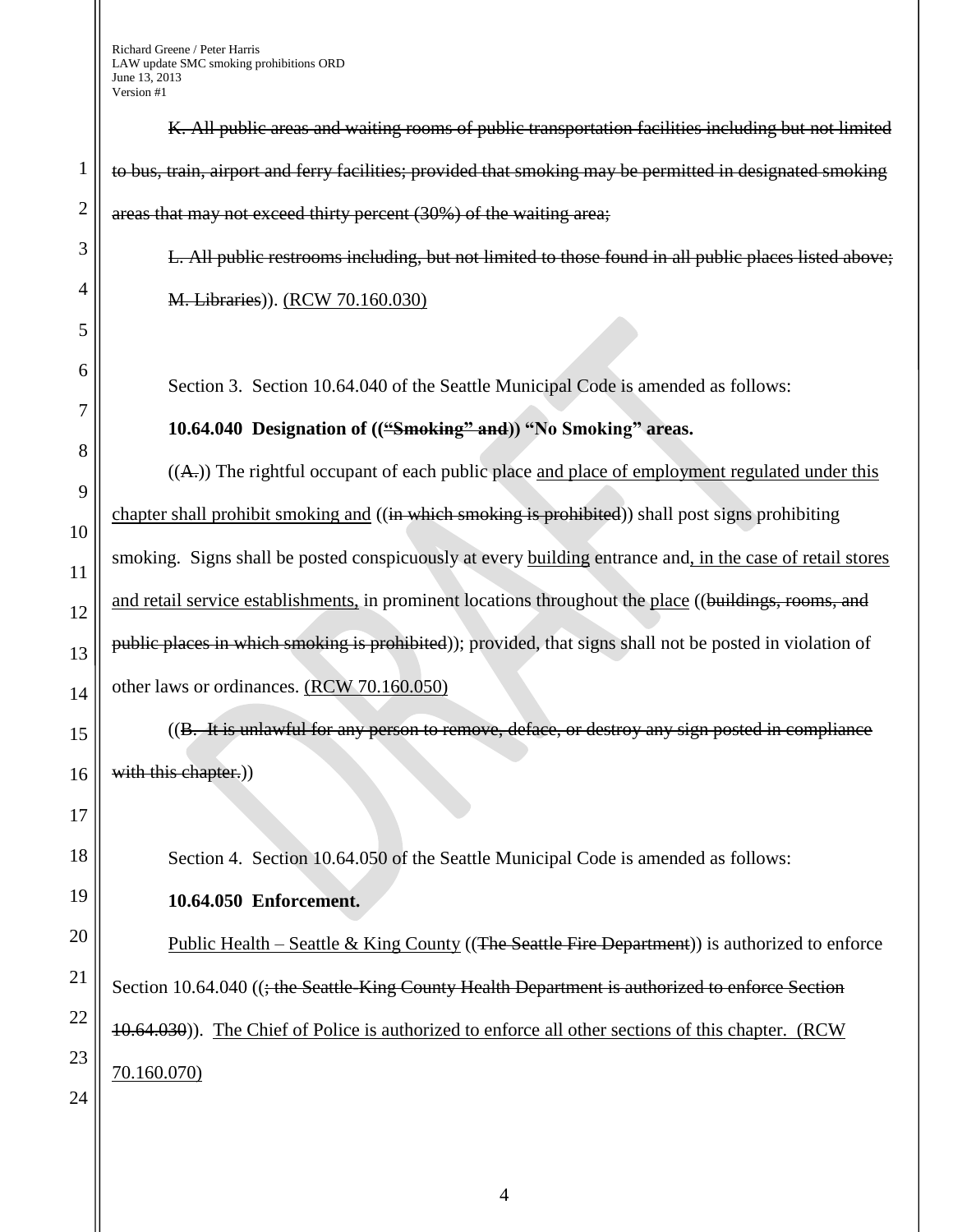1

2

3

4

5

6

7

8

9

10

11

12

13

14

15

16

17

18

19

20

21

22

23

| Section 5. Section 10.64.060 of the Seattle Municipal Code is amended as follows:                         |
|-----------------------------------------------------------------------------------------------------------|
| 10.64.060 Penalty.                                                                                        |
| A. Any person intentionally violating this chapter by smoking in a public place or place of               |
| employment, or any person removing, defacing, or destroying a sign required by this chapter, is subject   |
| to a civil fine of up to one hundred dollars (\$100) plus statutory assessments. Any person passing by or |
| through a public place while on a public sidewalk or public right-of-way has not intentionally violated   |
| this chapter. Section 10.64.020 shall be enforced by issuing a notice of infraction as provided in RCW    |
| 70.160.070.                                                                                               |
| B. When a violation of Section 10.64.040 occurs, a warning shall first be given to the owner or           |
| other person in charge. Any subsequent violation is subject to a civil fine of up to one hundred dollars  |
| (\$100) plus statutory assessments. Each day upon which a violation occurs or is permitted to continue    |
| constitutes a separate violation. (RC 70.160.070)                                                         |
| ((An offense against Section 10.64.020, Section 10.64.030 or Section 10.64.040 is a violation,            |
| subject to the provisions of Chapter 12A.02 (General Provisions) and Chapter 12A.04 (Defenses) of the     |
| Seattle Criminal Code. Any person convicted of violating Section 10.64.020, Section 10.64.030 or          |
| Section 10.64.040 may be punished by a civil fine or forfeiture not to exceed One Hundred Dollars         |
| $(\$100.00).$                                                                                             |
|                                                                                                           |
| Section 6. Section 10.64.030 of the Seattle Municipal Code is repealed                                    |
|                                                                                                           |
|                                                                                                           |
|                                                                                                           |
|                                                                                                           |